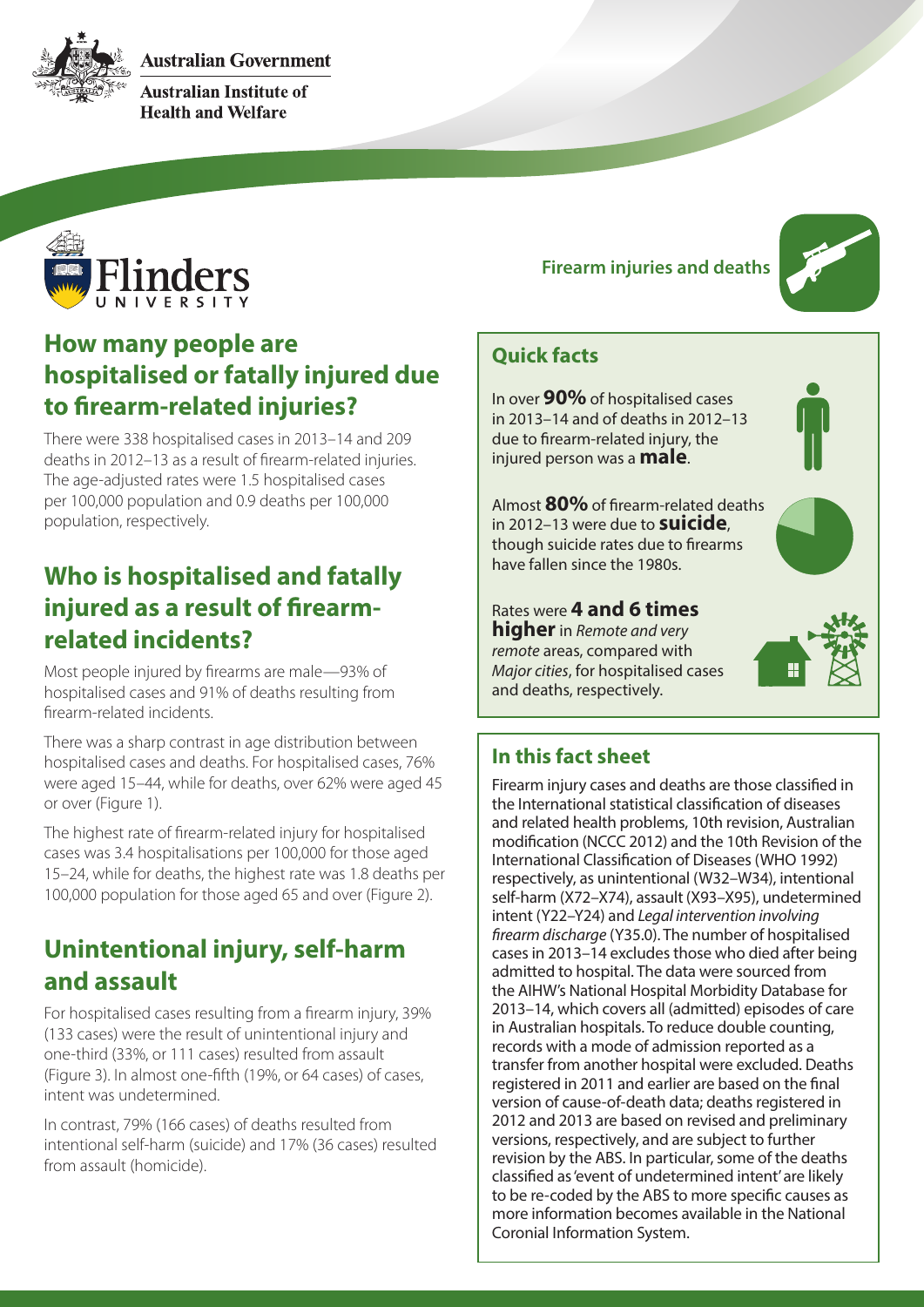





## **Type of firearm used**

Larger firearms such as rifles and shotguns were more commonly reported as used than handguns in cases of hospitalised injury and death.

More than one-third of the hospitalised injury cases (37%, or 126 cases) involved the use of larger firearms, while 10% of cases involved a handgun (33 cases). For the remaining 53% of cases, the type of firearm used was not specified (179 cases).

Compared to hospitalised injury cases, a higher proportion of deaths (68%) involved the use of larger firearms (143 cases). Just over 9% of deaths involved the use of a handgun (19 cases), while the type of firearm used was not specified for the remaining 23% of deaths (47 cases).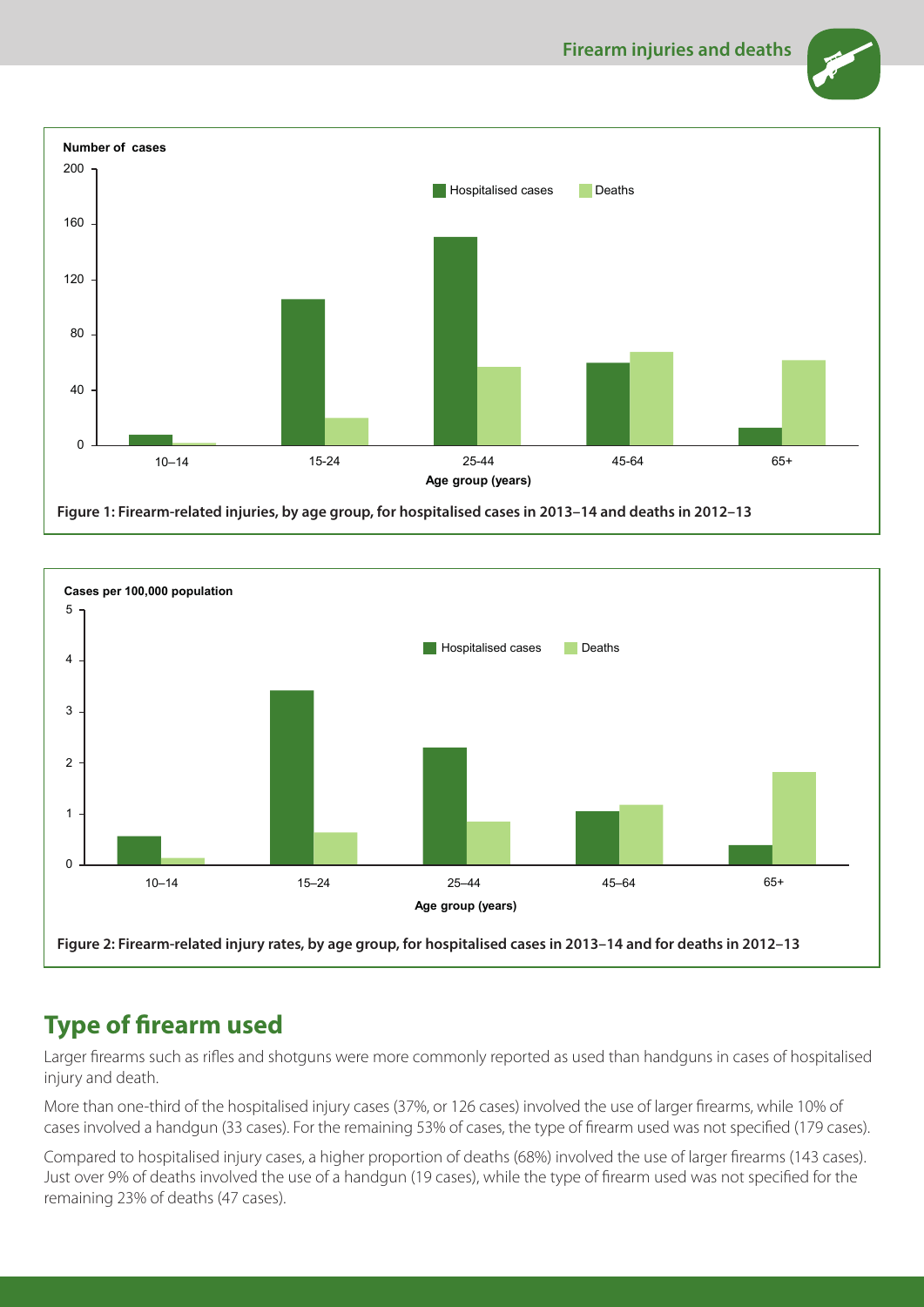



## **Body region injured**

For hospitalised cases of firearm-related injury, the region of the body injured varied. The most common regions injured were the lower limbs (40%), neck and trunk (24%) and shoulder and upper limbs (22%) (Figure 4).

For deaths, the head was by far the most common region injured—accounting for over 80% of cases. A further 14% of cases sustained injuries to the neck and trunk.

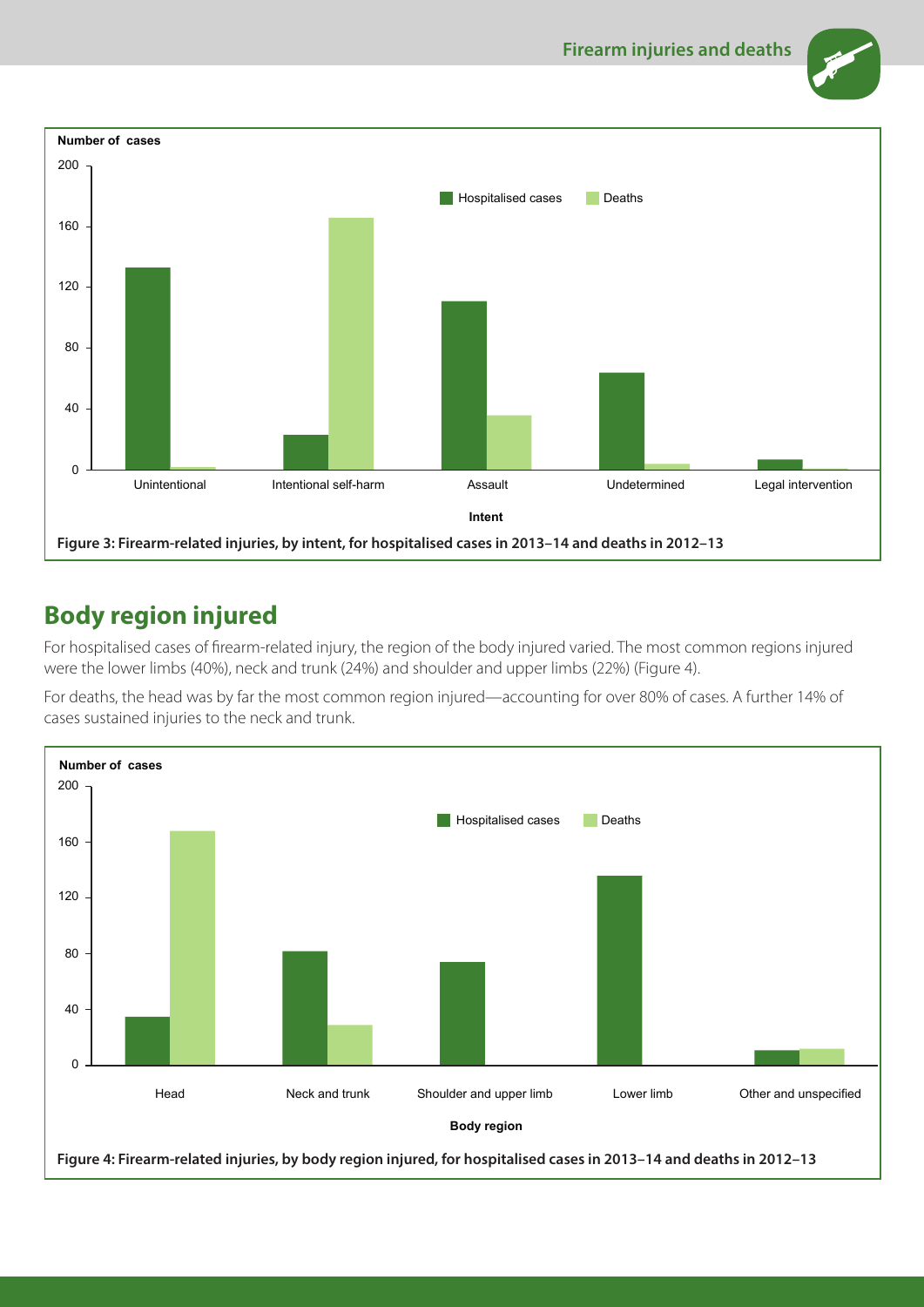

## **Remoteness area of residence**

Rates of firearm-related injuries tended to increase with remoteness, based on the area of usual residence for both hospitalised cases and deaths (Figure 5). For hospitalised cases and deaths, respectively, rates were around 4 and 6 times higher for residents of *Remote and very remote* areas, compared with residents of *Major cities*.



**Figure 5: Firearm-related injury rates, by remoteness area of residence, for hospitalised cases in 2013–14 and deaths in 2012–13**

# **Change over time**

Rates of firearm-related injuries for both hospitalised cases and deaths fell between 1999–00 and 2005–06 from a starting rate of 2 cases per 100,000 population to 1.5 per 100,000 for hospitalised cases and 1 per 100,000 for deaths in 2013–14 (Figure 6).

Rates for hospitalised cases were relatively steady from 2005–06 onwards, while rates for deaths continued to fall:

- The fall in rates for hospitalised cases in the early part of the period was mainly attributable to a decline in unintentional cases, from 221 to 105, between 1999–00 and 2005–06.
- The fall in rates for deaths over the entire period was mainly attributable to a decline in intentional self-harm (suicide) cases, from 236 to 166, between 1999–00 and 2012–13.

The rate of firearm suicide by males was about 6 to 7 per 100,000 population annually for about 30 years, to the late 1980s. The rate then declined to less than 1 per 100,000 by 2011 (Figure 7). A similar pattern was seen for females, although rates were much lower.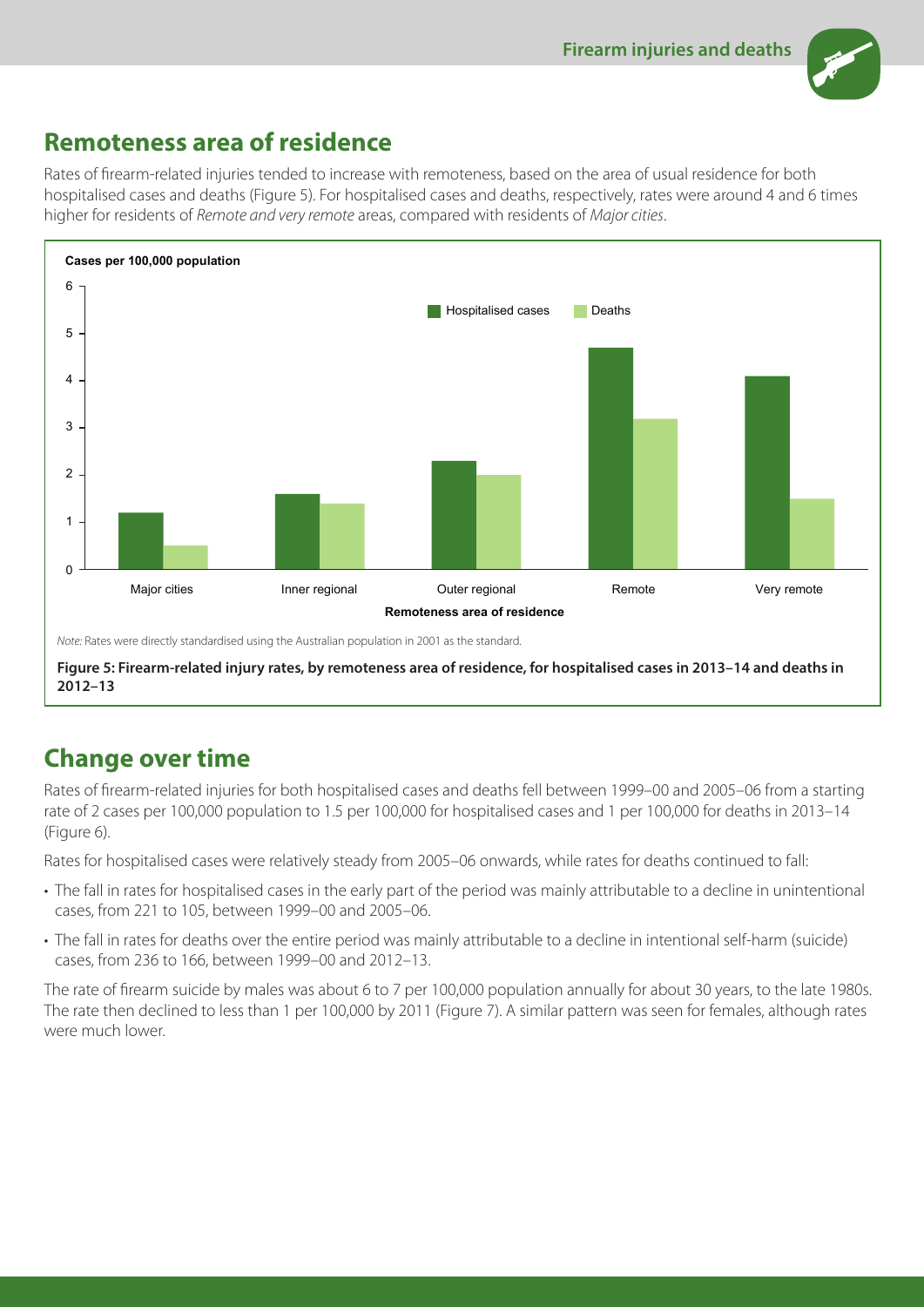